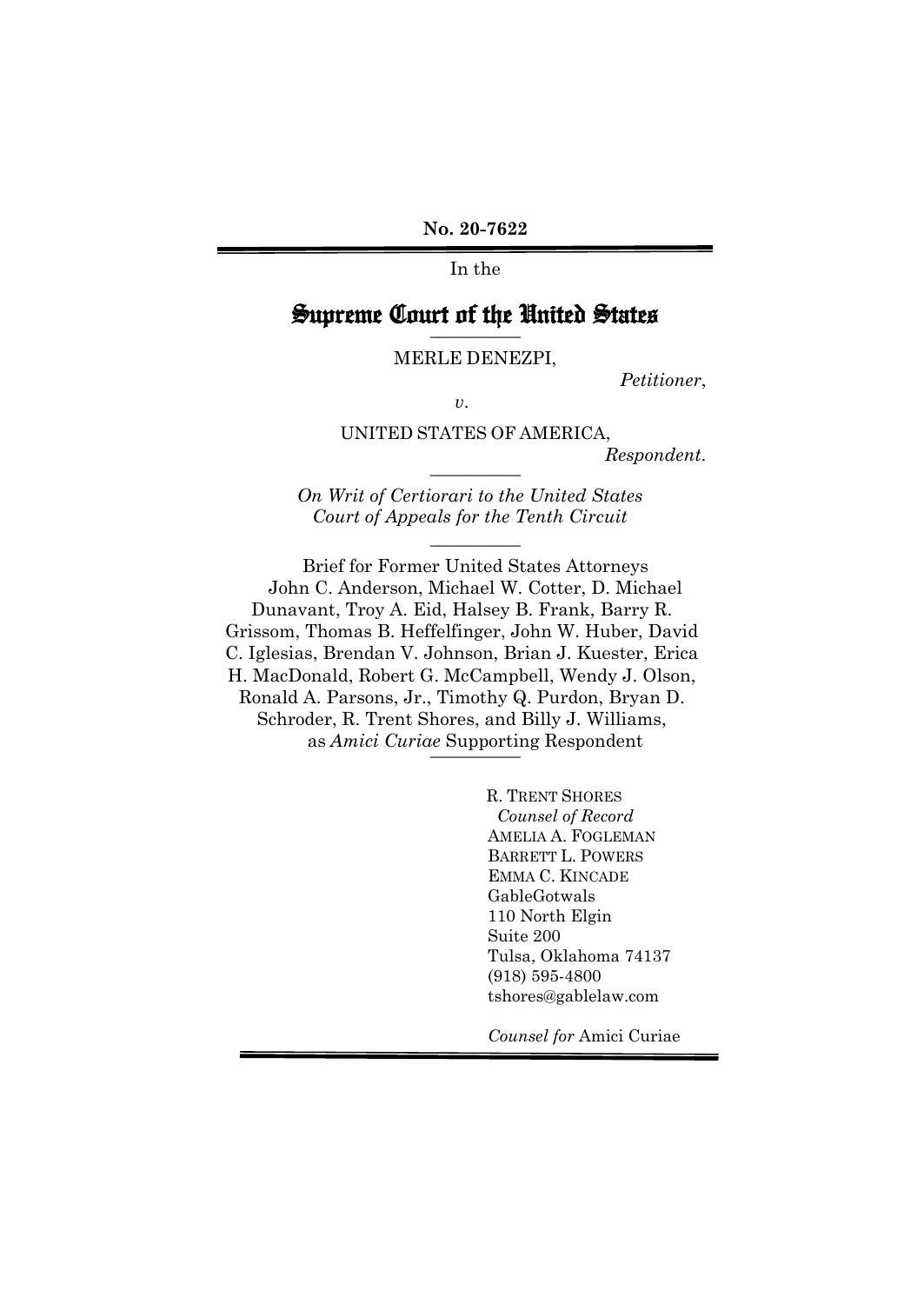# **TABLE OF CONTENTS**

| $A_{-}$  | There is no double jeopardy in this case<br>because prosecutions in Courts of Indian<br>Offenses and courts of the United States are |
|----------|--------------------------------------------------------------------------------------------------------------------------------------|
|          | 1. When the same act violates the laws of<br>two different sovereigns, it gives rise to<br>two different "offenses" for purposes of  |
| $2_{-}$  | Tribes have inherent, sovereign authority                                                                                            |
| $\bf{B}$ | Courts of Indian Offenses are not federal<br>agencies or courts of the United States9                                                |
|          | C. Courts of Indian Offenses adjudicate local                                                                                        |
|          |                                                                                                                                      |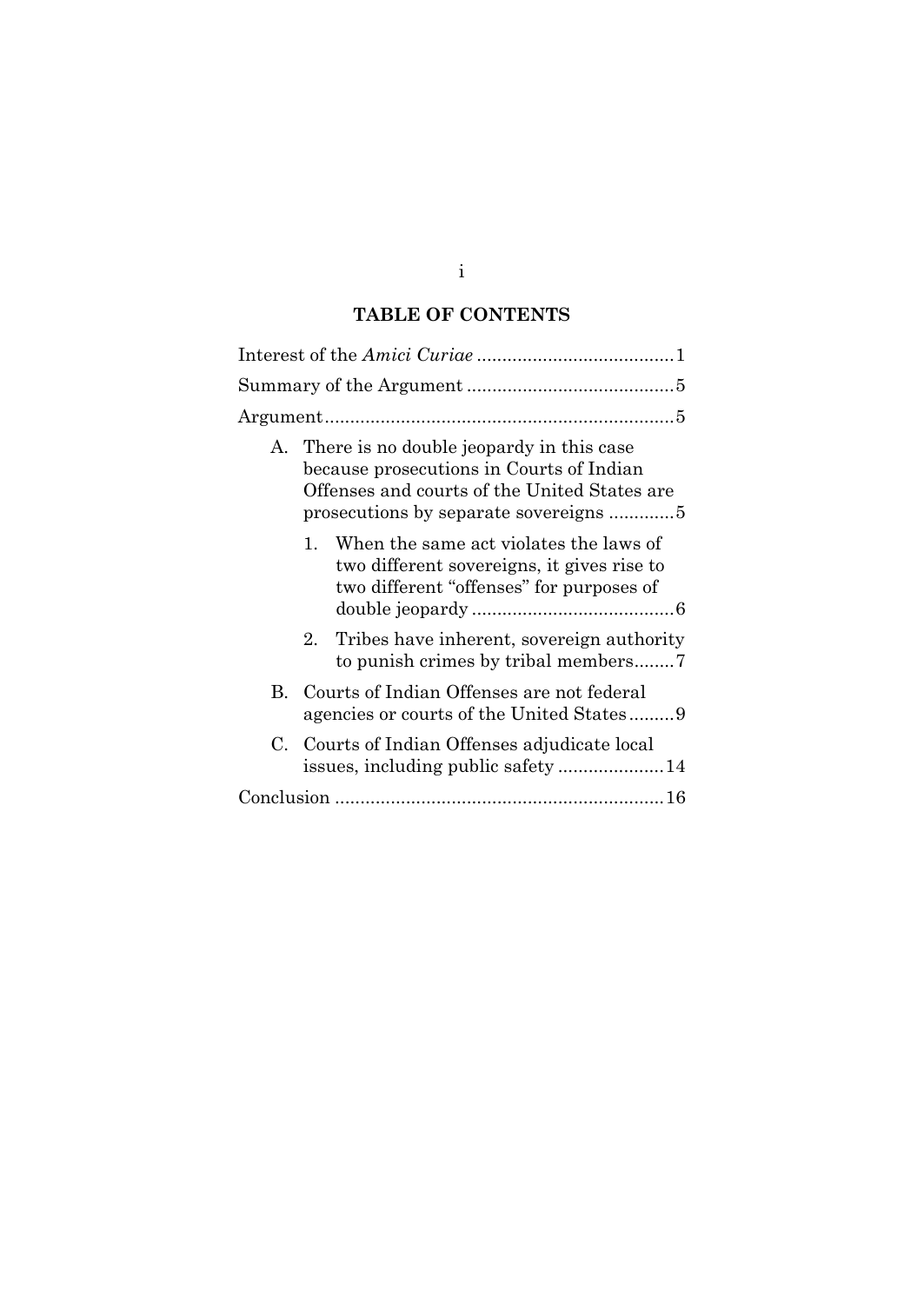## **TABLE OF AUTHORITIES**

| Cases:<br>Page(s)                                                  |
|--------------------------------------------------------------------|
| Ankenbrandt v. Richards,                                           |
| Barber v. Barber,                                                  |
| Gamble v. United States,<br>U.S. __, 139 S. Ct. 1960 (2019)5, 6, 7 |
| Heath v. Alabama,                                                  |
| McGirt v. Oklahoma,<br>U.S. 140 S. Ct. 2452 (2020) 15              |
| Moore v. Illinois,                                                 |
| Puerto Rico v. Sanchez Valle,                                      |
| Ramos v. Louisiana,                                                |
| Tillett 7 v. Lujan,                                                |
| United States v. Bryant,                                           |
| United States v. Lanza.                                            |
| United States v. Wheeler,                                          |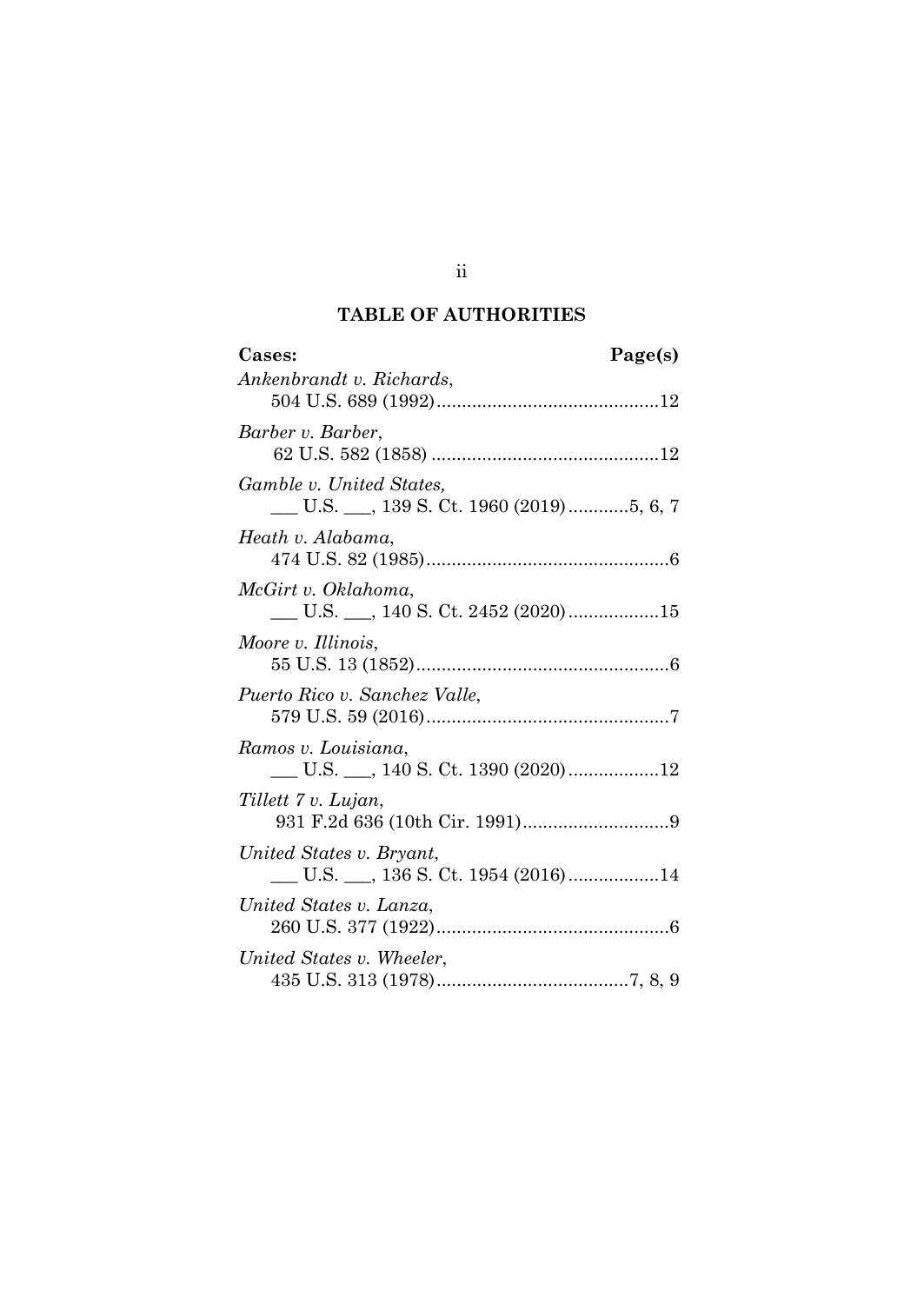| Waller v. Florida,                                                                                                                                                                                       |
|----------------------------------------------------------------------------------------------------------------------------------------------------------------------------------------------------------|
|                                                                                                                                                                                                          |
| Constitution, treaty, statutes, and regulations:                                                                                                                                                         |
|                                                                                                                                                                                                          |
| Bureau of Indian Affairs, U.S. Dep't<br>of the Interior, Court of Indian Offenses 11, 12                                                                                                                 |
|                                                                                                                                                                                                          |
|                                                                                                                                                                                                          |
|                                                                                                                                                                                                          |
|                                                                                                                                                                                                          |
|                                                                                                                                                                                                          |
|                                                                                                                                                                                                          |
|                                                                                                                                                                                                          |
|                                                                                                                                                                                                          |
|                                                                                                                                                                                                          |
|                                                                                                                                                                                                          |
| Andre B. Rosay, U.S. Dep't of Justice, Nat'l<br>Inst. of Justice, Violence Against American<br>Indian and Alaska Native Women and Men                                                                    |
| U.S. Dep't of Justice, Office of Juvenile<br>Justice and Delinquency Prevention, Office<br>of Justice Programs, Att'y Gen.'s Advisory<br>Comm. on Violence So Children Can<br>$Thrive 6 (2014) \dots 15$ |

iii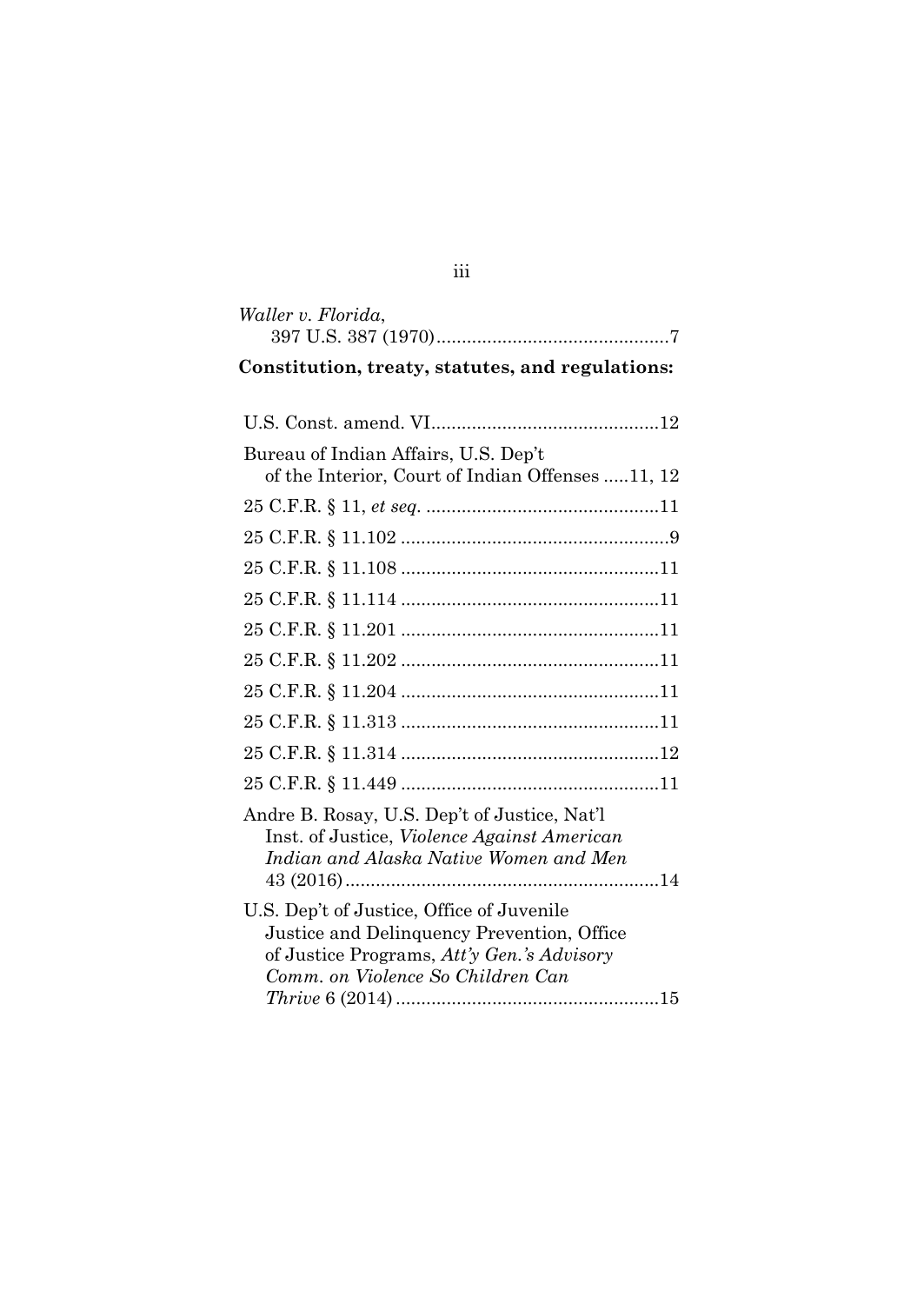## **Miscellaneous:**

| "Most released due to McGirt have been charged |  |
|------------------------------------------------|--|
| either federally or tribally Tulsa World       |  |
| analysis finds," TULSA WORLD,                  |  |
|                                                |  |

## iv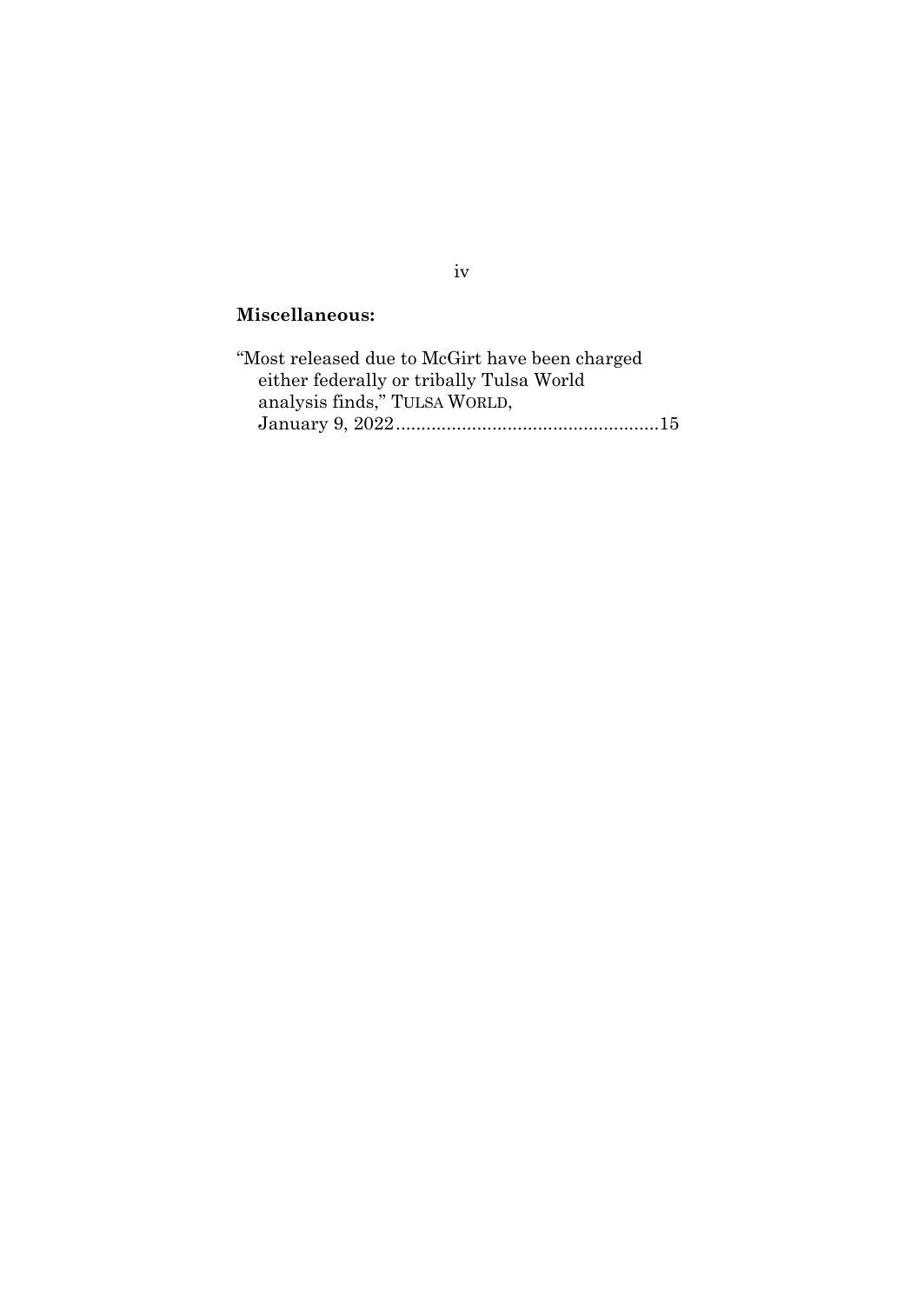#### **INTEREST OF THE** *AMICI CURIAE1*

*Amici curiae* are former United States Attorneys who worked on behalf of the United States to promote public safety in Indian Country.2 Specifically:

- John C. Anderson was appointed by President Donald Trump as United States Attorney for the District of New Mexico and served from 2018 to 2021.
- Michael W. Cotter was appointed by President Barack Obama as United States Attorney for the District of Montana and served from 2009 to 2017.
- D. Michael Dunavant was appointed by President Donald Trump as United States Attorney for the Western District of Tennessee and served from 2017 to 2021.
- Troy A. Eid was appointed by President George W. Bush as United States Attorney for the District of

<sup>1</sup> Both parties have consented to the filing of this brief. No counsel for any party authored this brief in whole or in part, and no other person other than *amici curiae* or their counsel made a monetary contribution to the preparation or submission of this brief.

<sup>2</sup> *Amici curiae* join this brief solely in their personal capacities. They do not represent or advise the Respondent in this matter, and they have not been involved in this case apart from joining the briefing as *amici curiae.*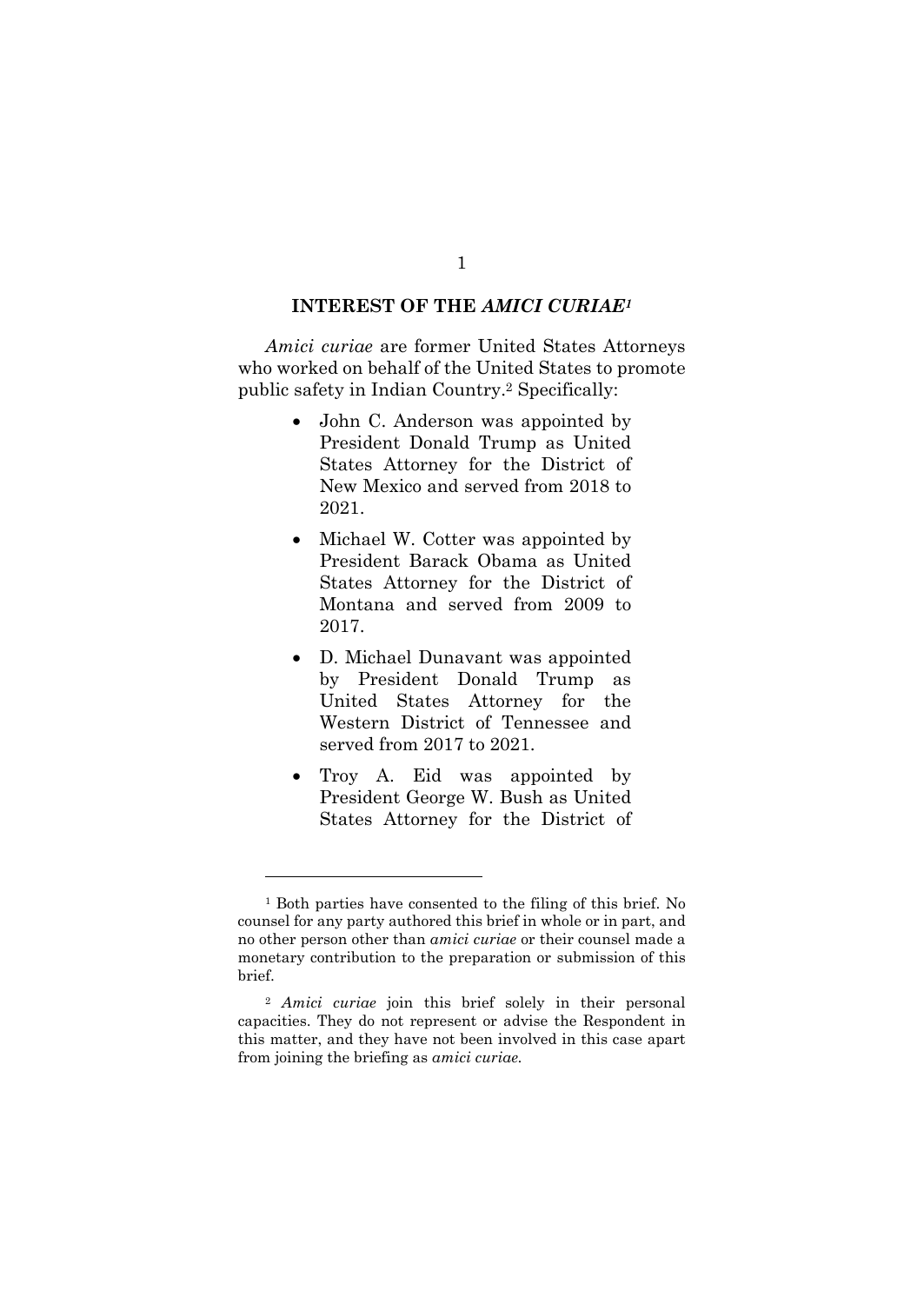Colorado and served from 2006 to 2009.

- Halsey B. Frank was appointed by President Donald Trump as United States Attorney for the District of Maine and served from 2017 to 2021.
- Barry R. Grissom was appointed by President Barack Obama as United States Attorney for the District of Kansas and served from 2010 to 2016.
- Thomas B. Heffelfinger was appointed by both President George H.W. Bush and President George W. Bush as United States Attorney for the District of Minnesota and served from 1991 to 1993 and from 2001 to 2006.
- John W. Huber was appointed by President Barack Obama and reappointed by President Donald Trump as United States Attorney for the District of Utah and served from 2015 to 2021.
- David C. Iglesias was appointed by President George W. Bush as United States Attorney for the District of New Mexico and served from 2001 to 2007.
- Brendan V. Johnson was appointed by President Barack Obama as United States Attorney for the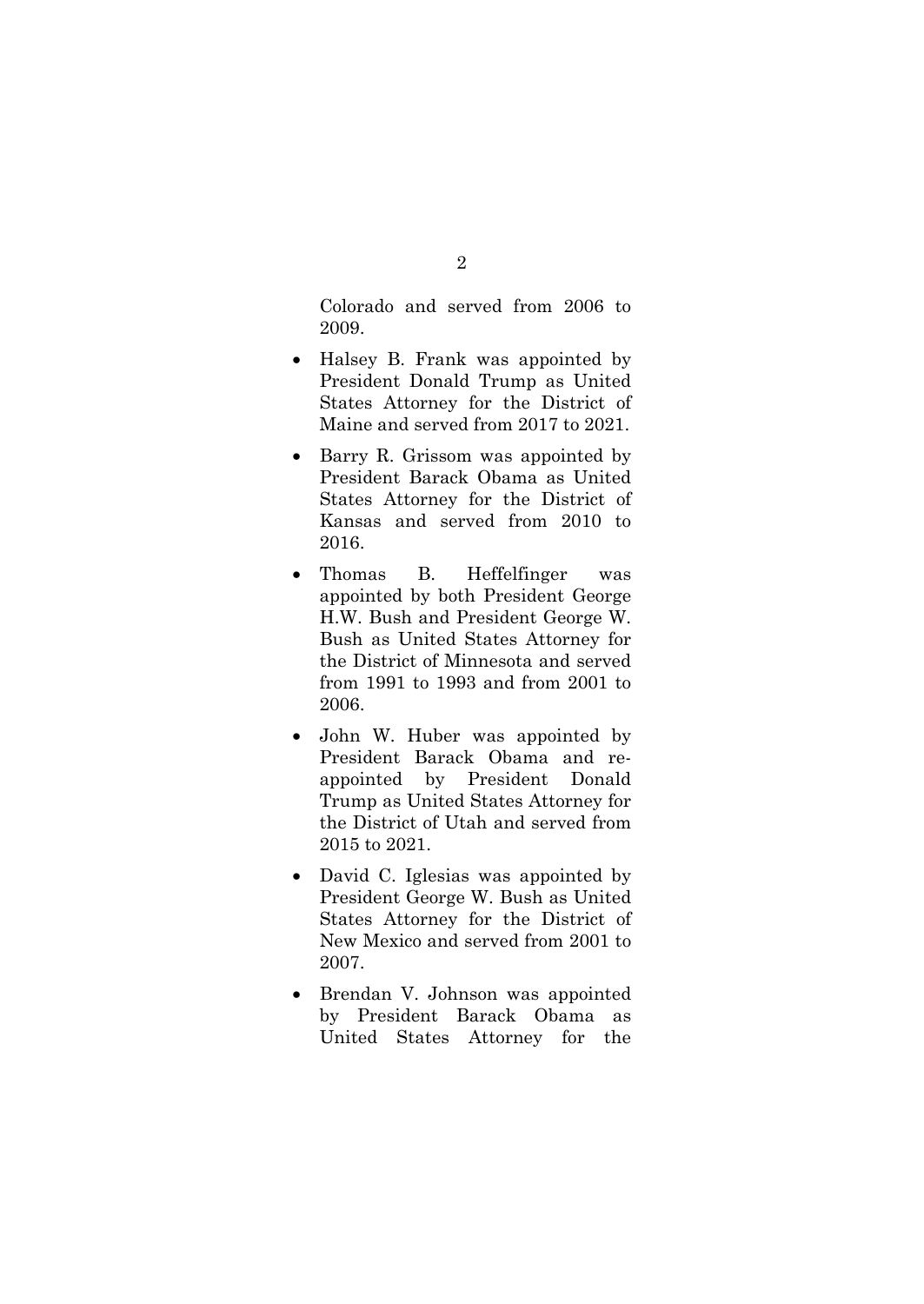District of South Dakota and served from 2009 to 2015.

- Brian J. Kuester was appointed by President Donald Trump as United States Attorney for the Eastern District of Oklahoma and served from 2017 to 2021.
- Erica H. MacDonald was appointed by President Donald Trump as United States Attorney for the District of Minnesota and served from 2018 to 2021.
- Robert G. McCampbell was appointed by President George W. Bush as United States Attorney for the Western District of Oklahoma and served from 2001 to 2005.
- Wendy J. Olson was appointed by President Barack Obama as United States Attorney for the District of Idaho and served from 2010 to 2017.
- Ronald A. Parsons, Jr. was appointed by President Donald Trump as United States Attorney for the District of South Dakota and served from 2018 to 2021.
- Timothy Q. Purdon was appointed by President Barack Obama as United States Attorney for the District of North Dakota and served from 2010 to 2015.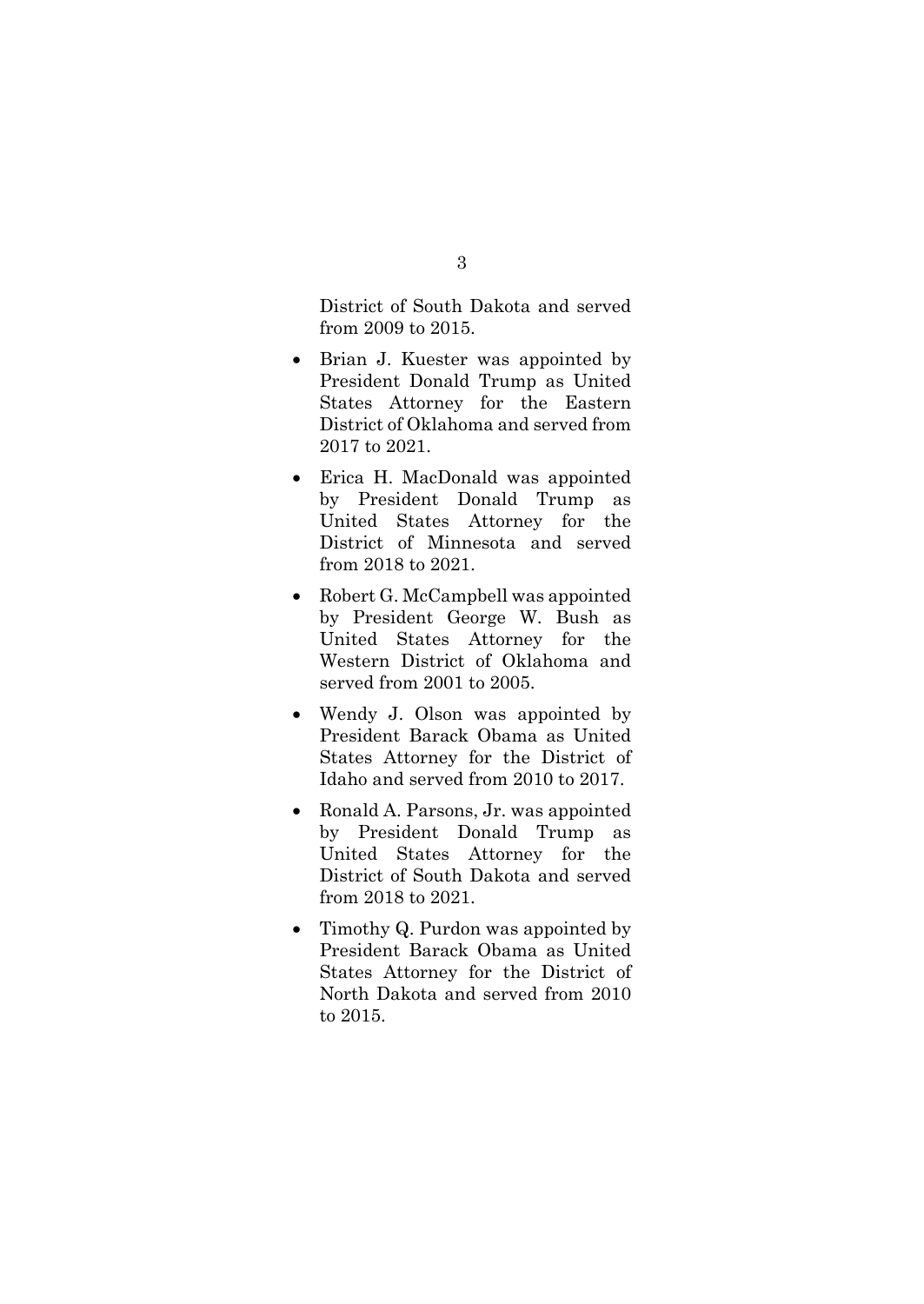- Brian D. Schroder was appointed by President Donald Trump as United States Attorney for the District of Alaska and served from 2017 to 2021.
- R. Trent Shores was appointed by President Donald Trump as United States Attorney for the Northern District of Oklahoma and served from 2017 to 2021.
- Billy J. Williams was appointed by President Barack Obama and reappointed by President Donald Trump as United States Attorney for the District of Oregon and served from 2015 to 2021.

*Amici* served on the Native American Issues Subcommittee to the Attorney General's Advisory Committee. *Amici* also served in federal districts in which there were public safety issues relating to federally recognized tribes or Indian Country.

In their roles, the *amici* gained familiarity with the inner workings of criminal prosecutions in the federal courts. Based on their experience—or lack thereof with Courts of Indian Offenses during their tenures as federal prosecutors, it is the position of the *amici curiae* that Courts of Indian Offenses are *not* courts of the United States. The *amici* respectfully submit this brief to offer their practical perspective on the issue before this Court and to better ensure the effective functioning of the criminal justice system.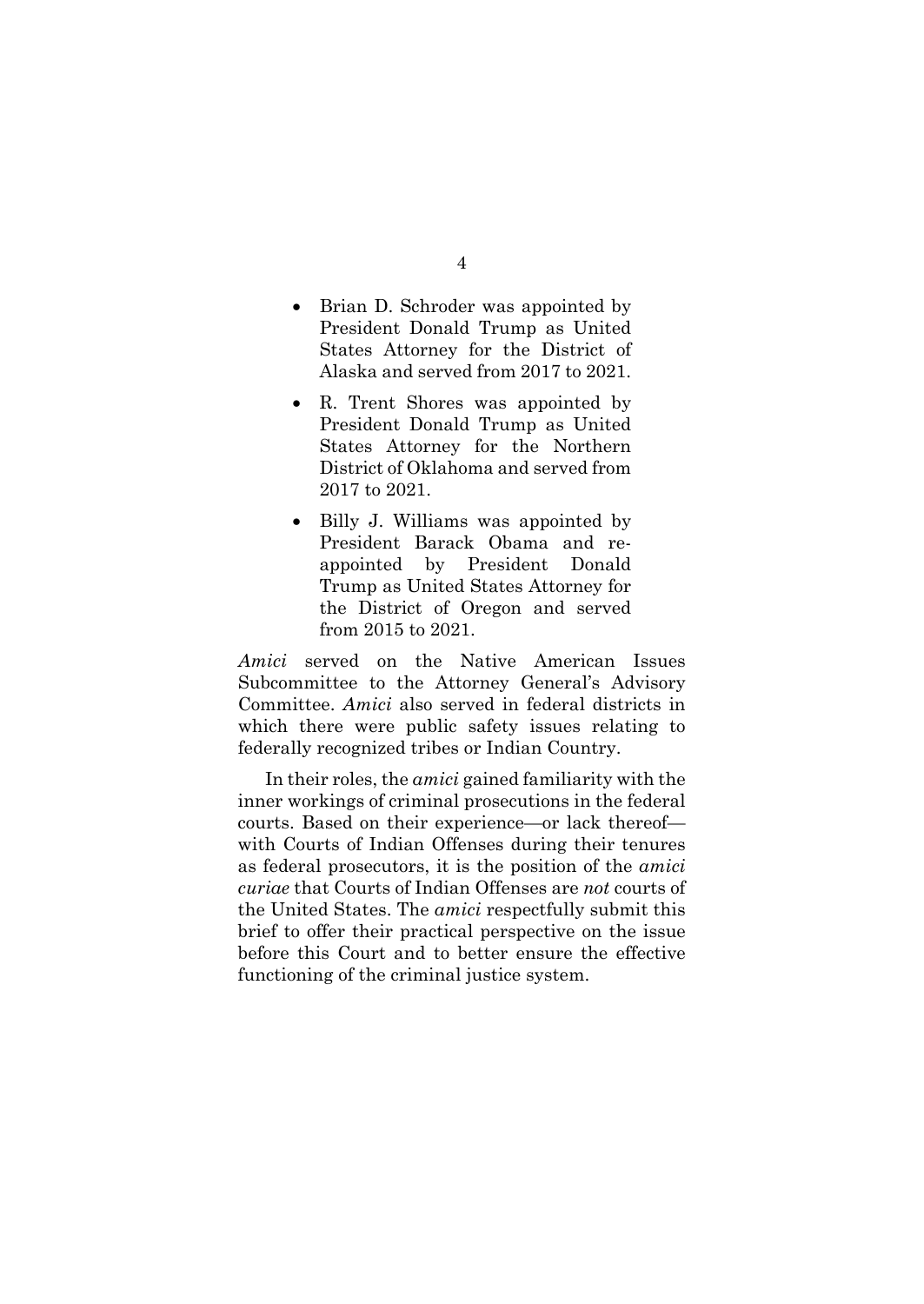#### **SUMMARY OF THE ARGUMENT**

When they served as United States Attorneys, the *amici curiae* were the chief federal law enforcement officers for their respective districts. In those roles, they did not prosecute or supervise prosecutions in any Courts of Indian Offenses sitting within the geographic boundaries of their respective federal districts. Nor, to their knowledge, did any Assistant United States Attorney serving under them. The reason for this is simple: Courts of Indian Offenses exist separate and apart from the federal court system. As shown below, Courts of Indian Offenses are tribal courts affiliated with sovereign tribal governments—*not* courts of the United States government in which the *amici curiae* served.

#### **ARGUMENT**

### **A. There is no double jeopardy in this case because prosecutions in Courts of Indian Offenses and courts of the United States are prosecutions by separate sovereigns.**

The Double Jeopardy Clause "provides that no person may be 'twice put in jeopardy' 'for the same offence.'" *Gamble v. United States*, \_\_\_ U.S. \_\_\_, 139 S. Ct. 1960, 1963 (2019); *see id.* at 1964 (noting that "at its core, the Clause means that those acquitted or convicted of a particular 'offence' cannot be tried a second time for the same 'offence.'"). Because Courts of Indian Offenses operate to carry out tribal sovereignty, not federal sovereignty, prosecutions in the Courts of Indian Offenses and federal courts involve separate offenses applying different codes of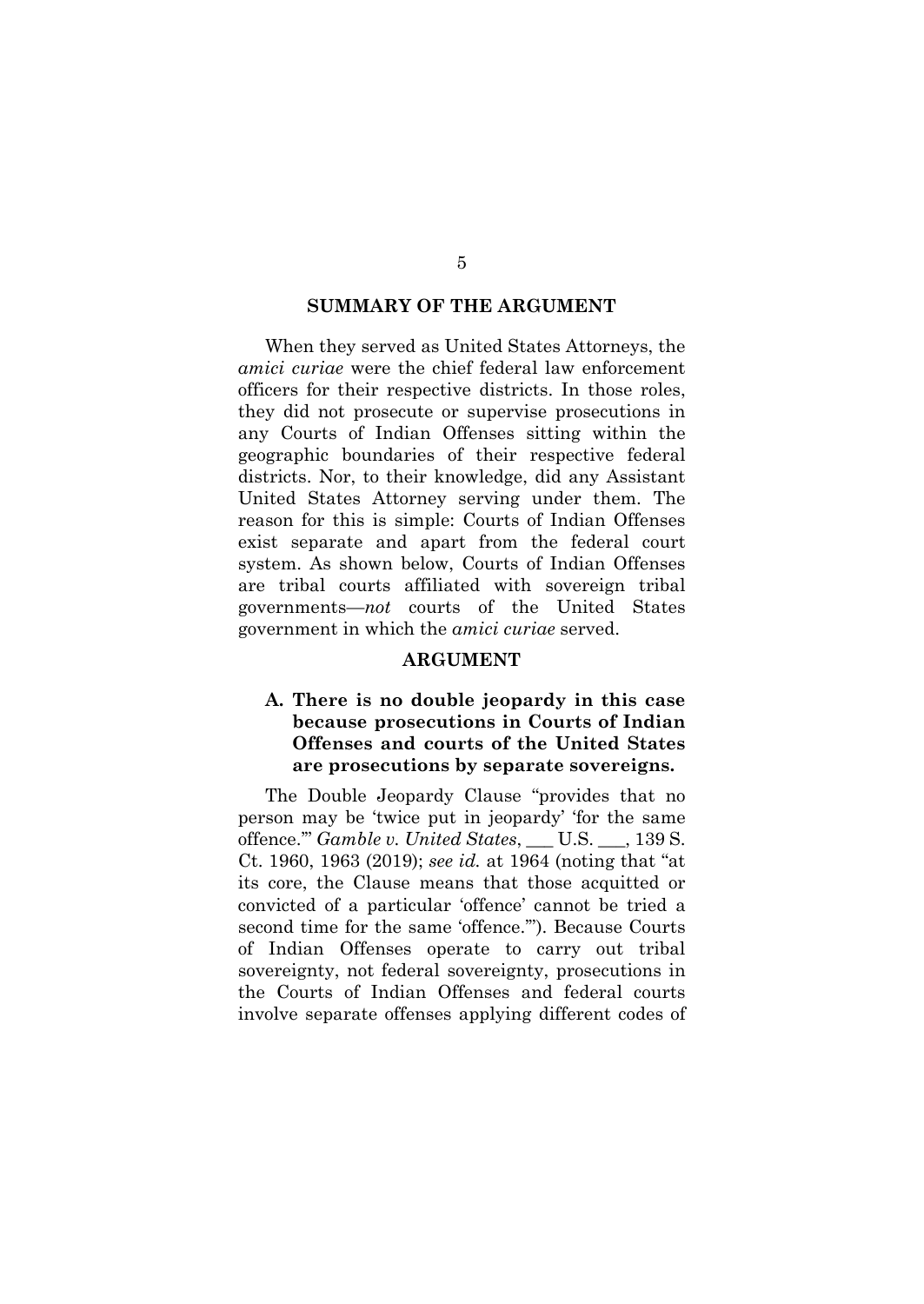law. Thus, prosecutions in both courts based on the same conduct does not trigger double jeopardy.

### **1. When the same act violates the laws of two different sovereigns, it gives rise to two different "offenses" for purposes of double jeopardy.**

The Court's double jeopardy inquiry has been and should remain—focused on whether a criminal defendant has been tried twice for the "same offence." The Double Jeopardy Clause does not prevent the defendant from being punished twice for the same *conduct*. *See Gamble*, 139 S. Ct. at 1965. Rather, the Court's focus is on the *law* that is violated, *i.e.,* the legal "offence." *Id.* ("[A]n 'offence' is defined by a law" and "each law is defined by a sovereign."). As a result, the Court has long held that a crime under one sovereign's laws is not 'the same offence' as a crime under the laws of another sovereign." *Id*. at 1964, 1965 (noting that "where there are two sovereigns, there are two laws, and two 'offences'"); *see Heath v. Alabama*, 474 U.S. 82, 88 (1985) ("[W]hen the same act transgresses the laws of two sovereigns, 'it cannot be truly averred that the offender has been twice punished for the same offence….'") (quoting *Moore v. Illinois*, 55 U.S. 13, 20 (1852)). Instead, a criminal defendant may, by a single action, "commit[] two offences, for each of which he is justly punishable.'" *Heath*, 474 U.S. at 88. This dual-sovereignty doctrine recognizes that each government exercises its own sovereignty "in determining what shall be an offense against its peace and dignity," *United States v. Lanza*, 260 U.S. 377, 382 (1922), and preserves the "substantive difference between the interests that two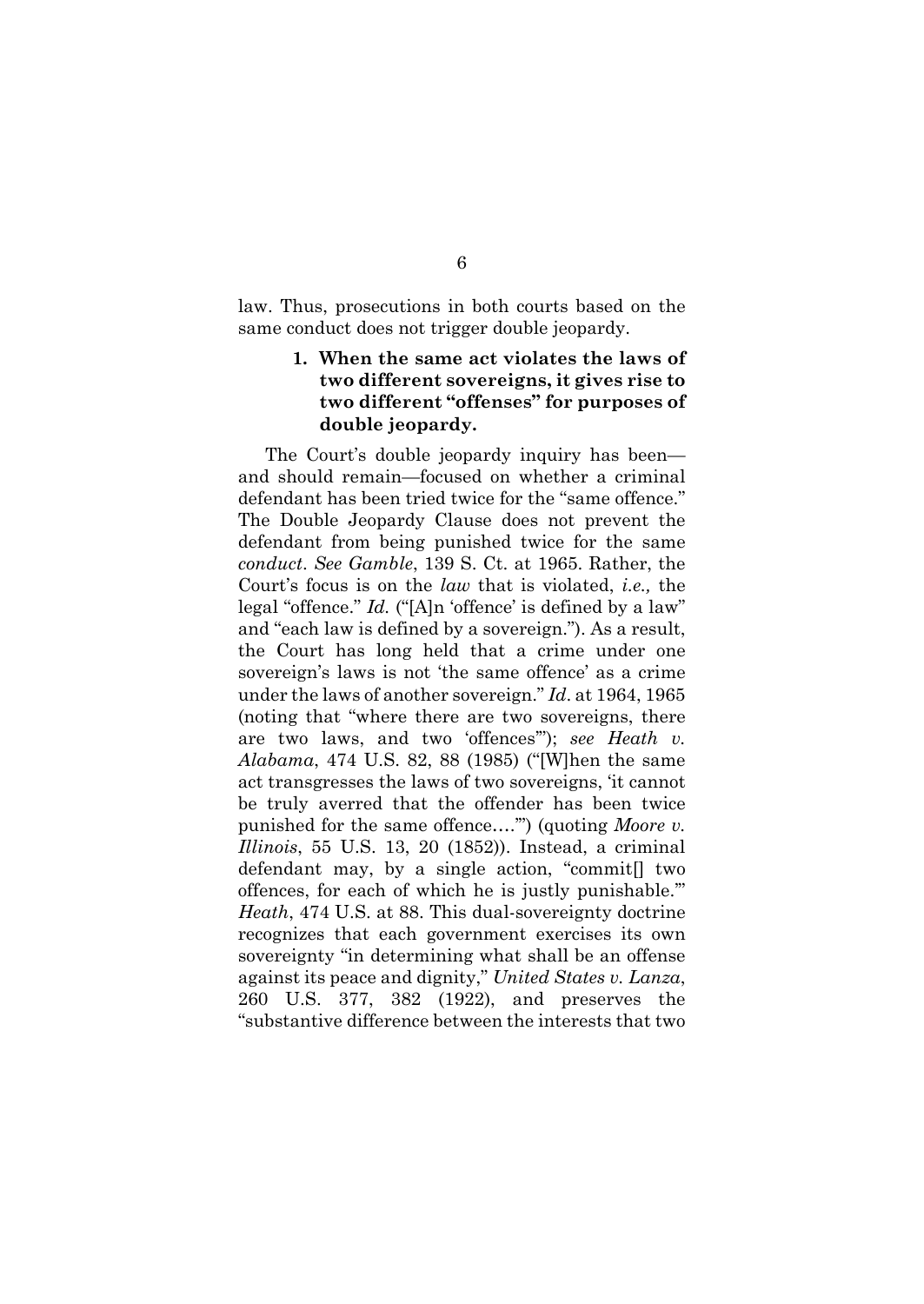sovereigns can have in punishing the same act," *Gamble*, 139 S. Ct. at 1966.

To determine whether sovereigns are sufficiently separate that they may both prosecute the same defendant for the same conduct, the Court looks to "the 'ultimate source' of the power undergirding the respective prosecutions." *Puerto Rico v*. *Sanchez Valle*, 579 U.S. 59, 68 (2016). This is an "historical, not functional" inquiry. *Id.* Thus, in *Sanchez Valle*, the Court held that the States are separate sovereigns from the federal government because they were separate sovereigns prior to the formation of the Union and the States "continue to draw upon [their pre-Union sovereignty] in enacting and enforcing criminal laws." *Id.* at 69. In contrast, municipal authority is derivative of the States' authority, so a defendant may not be convicted of both state and municipal offenses for the same conduct. *See Waller v. Florida*, 397 U.S. 387 (1970).

## **2. Tribes have inherent, sovereign authority to punish crimes by tribal members.**

Like States, "Indian tribes also count as separate sovereigns under the Double Jeopardy Clause." *Sanchez Valle*, 579 U.S. at 70. This is because tribal sovereignty arises from a tribe's historic status as a sovereign, not from a delegation or grant of authority from the federal government. In *United States v. Wheeler*, the Court emphasized that "the power to punish offenses against tribal law committed by Tribe members, which was part of the [tribe's] primeval sovereignty, has never been taken away from them, either explicitly or implicitly, and is attributable in no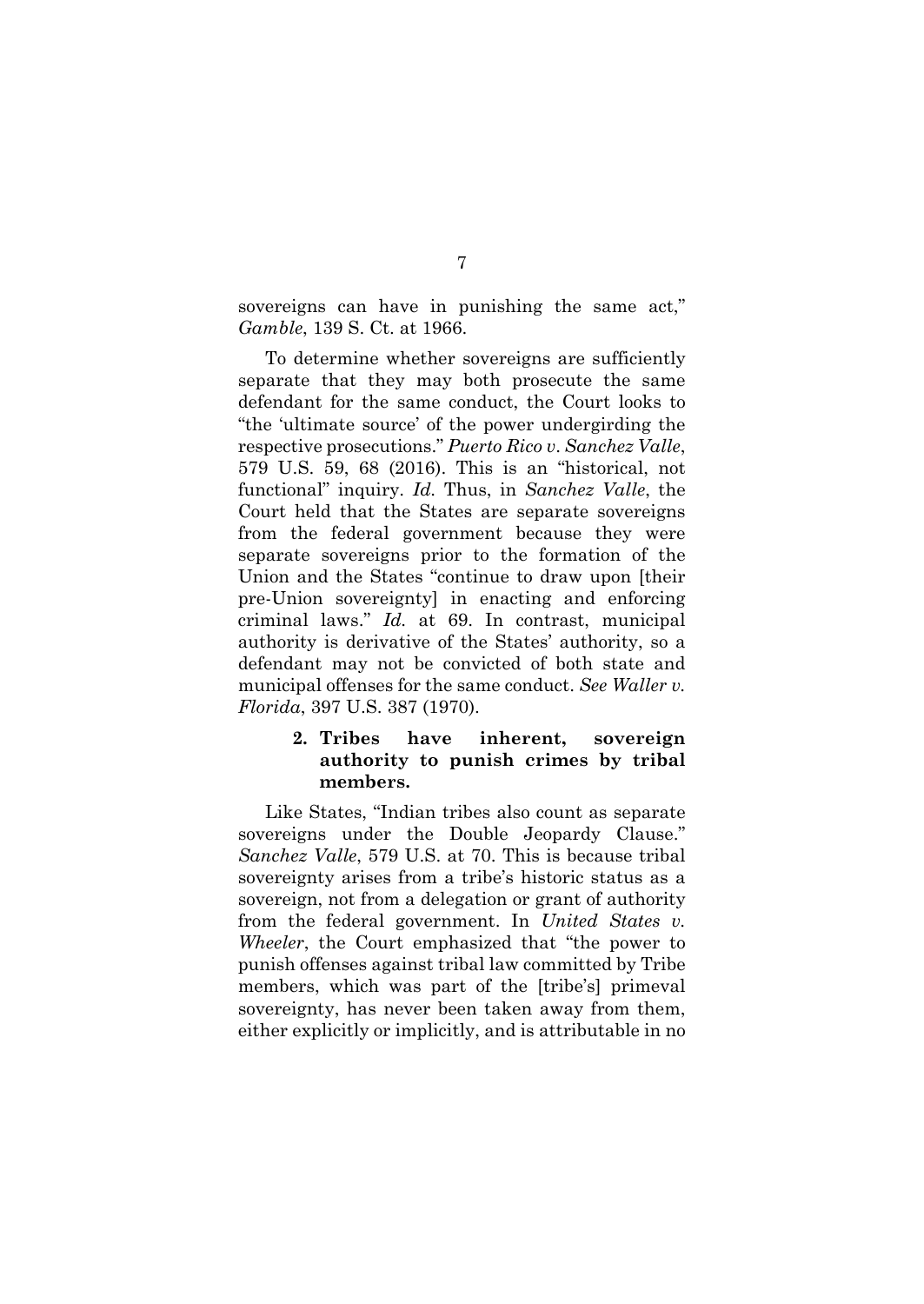way to any delegation to them of federal authority." 435 U.S. 313, 328 (1978).

More specifically, federal action, including the establishment of the Court of Indian Offenses by the Bureau of Indian Affairs ("BIA"), did not "create[] the Indians' power to govern themselves [or] their right to punish crimes committed by tribal offenders." *Id.*  (emphasis omitted). Rather, as Congress expressly recognized in the Indian Reorganization Act, "Indian tribes already had such power under 'existing law.'" *Id.* Because "[a] tribe's power to punish" offenses under tribal law "pre-existed the Union," then "a tribal prosecution, like a State's, is 'attributable in no way to any delegation . . . of federal authority.'" *Valle,*  579 U.S. at 60 (quoting *Wheeler*, 435 U.S. at 328) (second alteration in original); *see Wheeler*, 435 U.S. at 328 (noting that when a tribe exercises its sovereign power to punish offenses against tribal law, "it does so as part of its retained sovereignty and not as an arm of the Federal Government."). As a result, the prosecution of a tribal law violation is derived from the historic and inherent sovereignty of the tribe and cannot constitute the "same offense" as a federal law offense under the Double Jeopardy Clause.

Petitioner does not dispute that the Ute Mountain Ute Tribe exercised its inherent sovereign authority to prosecute him for violating its own tribal laws prohibiting domestic assault. Pet. Br. at 5-6. However, Petitioner asks this Court to create a carveout to the Court's dual-sovereignty doctrine because his first prosecution occurred in a Court of Indian Offenses and not a court administered and funded by the tribe itself.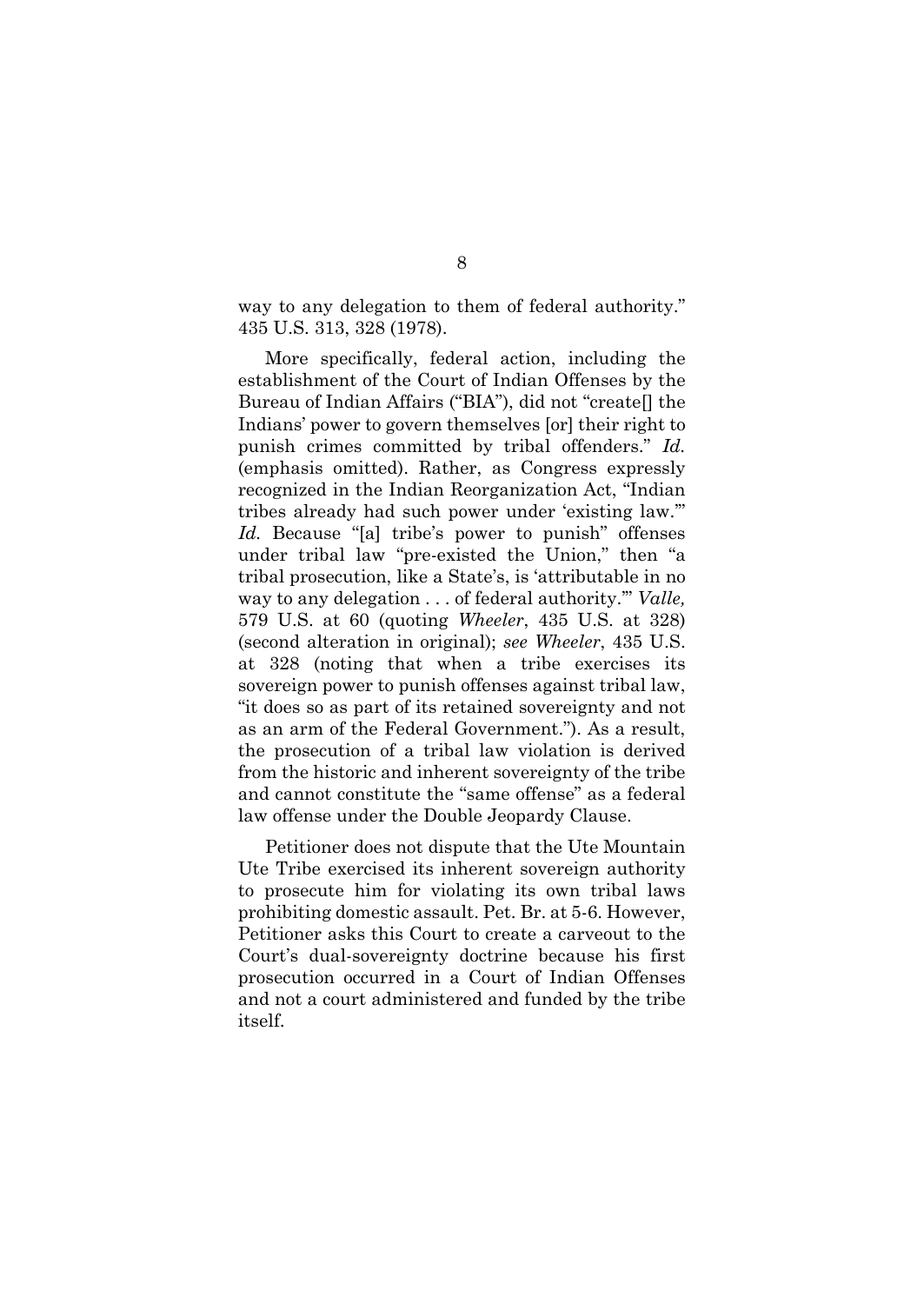Courts of Indian Offenses "provide adequate machinery for the administration of justice for Indian tribes in those areas of Indian country where tribes retain jurisdiction over Indians that is exclusive of State jurisdiction but where tribal courts have not been established to exercise that jurisdiction." 25 C.F.R. § 11.102; *see Tillett 7 v. Lujan*, 931 F.2d 636, 638 (10th Cir. 1991). In essence, the federal government provides a *forum* in which tribes without courts of their own may prosecute those actions that the tribes have deemed to be "offenses." But as the Court observed in *Wheeler*, the BIA's establishment of the Court of Indian Offenses, did not "create[] the Indians' power to govern themselves [or] their right to punish crimes committed by tribal offenders." 435 U.S. at 328 (emphasis omitted). Rather, the substantive power to hold tribal members accountable for tribal crimes in those forums flows from the sovereignty of the tribes themselves, not the authority of the federal government. The federal government merely facilitates—and does not nullify—the tribes' exercise of their own sovereignty.

### **B. Courts of Indian Offenses are not federal agencies or courts of the United States.**

Notwithstanding the clear existence of separate sovereigns enforcing separate laws, Petitioner asks this Court to hold that the Courts of Indian Offenses and the federal courts are all courts of the United States. Based on their experience as former federal prosecutors, the *amici curiae* find this attempt to equate the two is untenable. Although somewhat elementary, a comparison of criminal prosecutions in Courts of Indian Offenses and prosecutions in federal courts is instructive.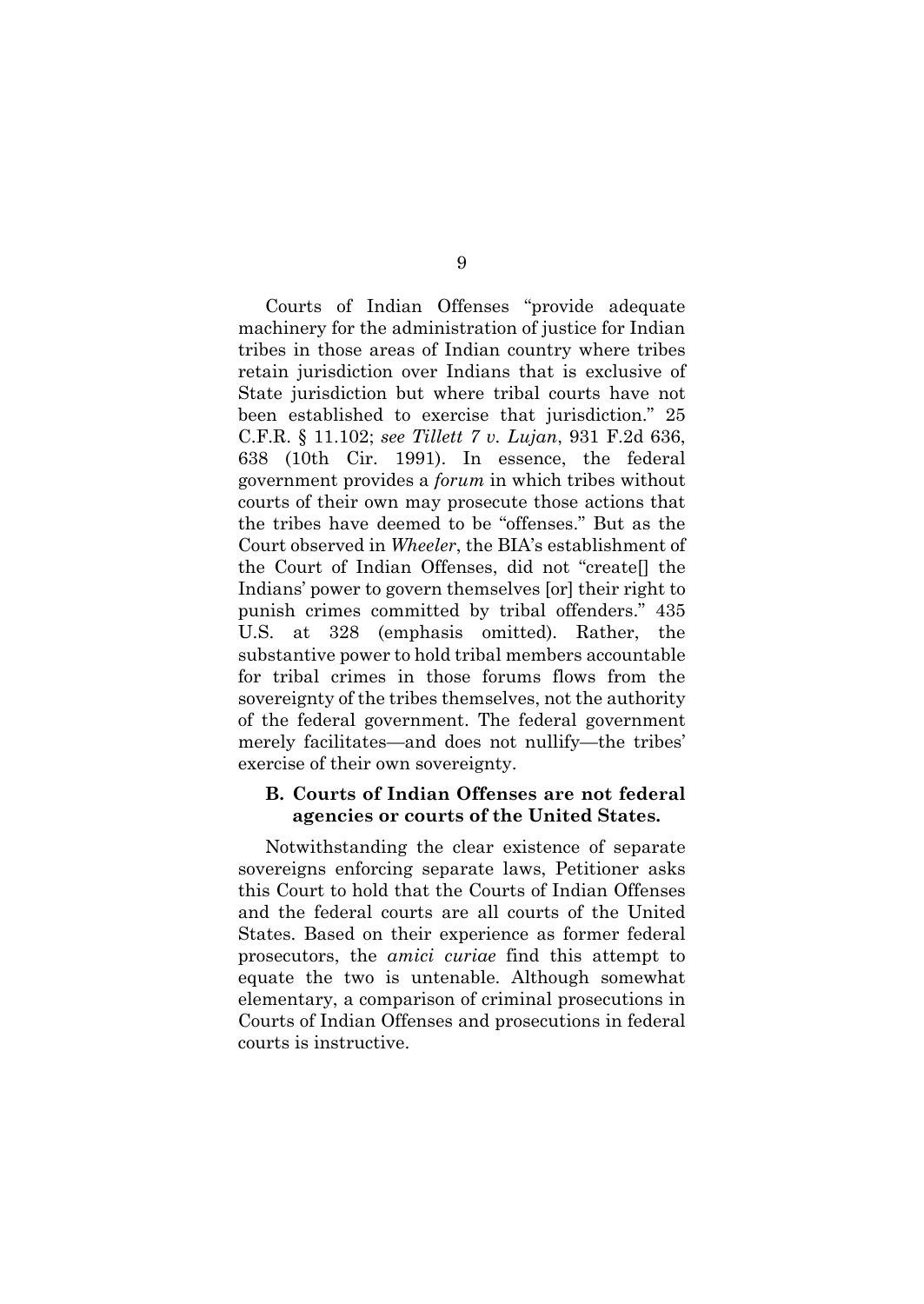There is a standard cast and basic script for federal criminal prosecutions in courts of the United States. A United States Attorney or Assistant United States Attorney ("AUSA") prosecutes a federal criminal case. He or she begins by presenting evidence to a federal grand jury, which may indict the defendant for violating a provision of the United States Criminal Code. Any resulting charges are filed in the United States District Court in a case that is opened by the Federal Court Clerk's office, and the file is maintained by that office and available for public review on the PACER system. The Federal Bureau of Investigation or the United States Marshals Service is tasked with arresting the defendant. An indigent defendant may obtain representation from the Federal Public Defender's Office. If the defendant is convicted, the United States Probation and Pretrial Services Office makes recommendation for sentencing based on the United States Sentencing Guidelines, and the Marshals Service oversees his or her incarceration. Any appeal is made to a federal Article III Court, and any prison sentence is served at a facility operated by the federal Bureau of Prisons.

In contrast, none of the aforementioned cast of characters nor processes are present in a prosecution in a Court of Indian Offenses. Take, for example, the Southwest Region Court of Indian Offenses, in which the Ute Mountain Ute Tribe enforces its criminal code and charged Petitioner with a violation of tribal law. A magistrate of the Ute Mountain Ute Court of Indian Offenses presides over criminal proceedings. The tribal prosecution itself lacks many of the basic elements commonly found in federal prosecutions, *i.e.*, no AUSA, no federal public defender, no Article III judge, no federal probation officer, no Deputy U.S.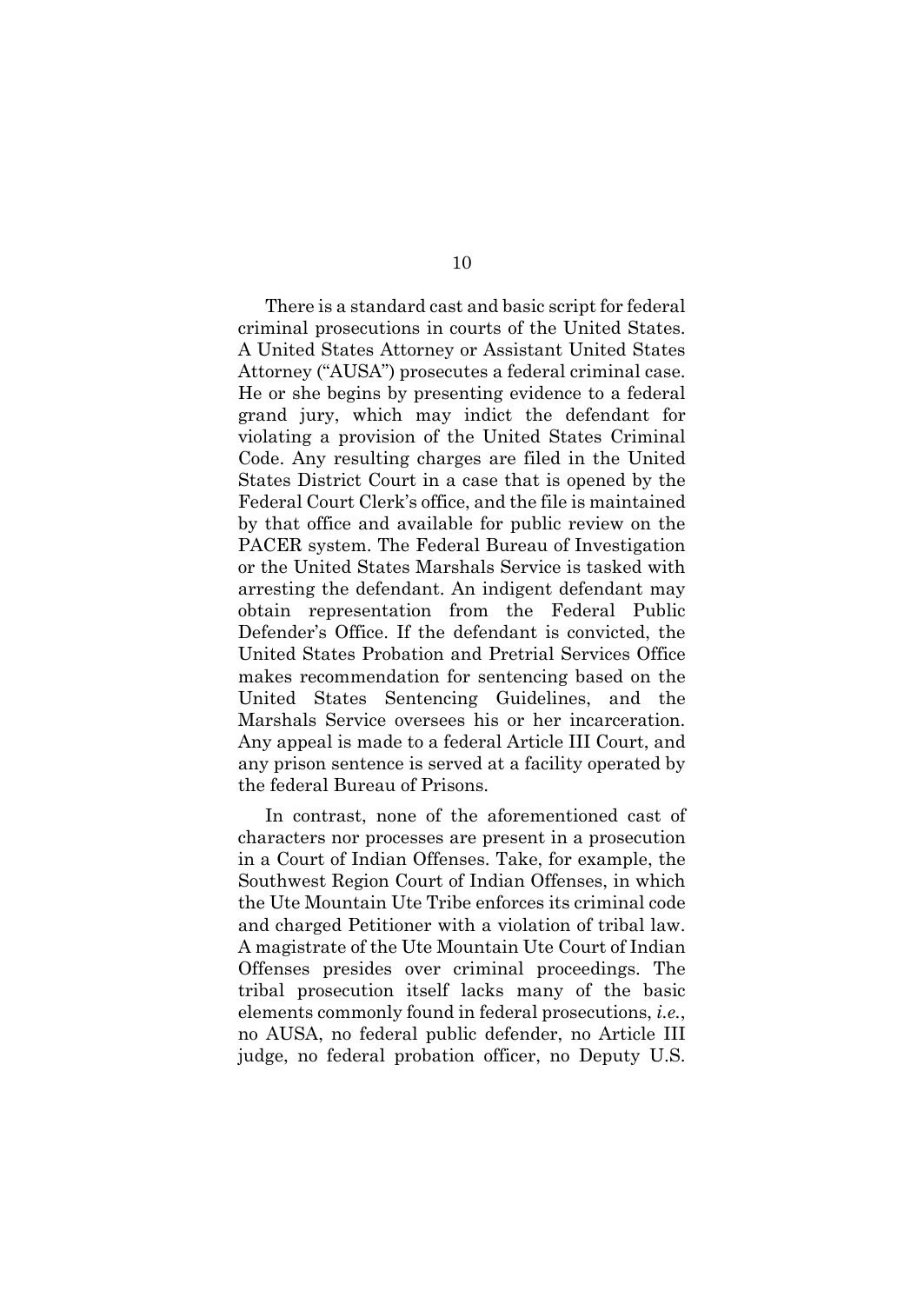Marshal, and no consideration or application of the United States Code or the United States Sentencing Guidelines.

Defendants are brought before the Court of Indian Offenses for violations of either 25 C.F.R. Part 11 or the prosecuting tribe's criminal code.3 "The governing body of each tribe … may enact ordinances" that, once approved by the BIA, are "enforceable in the Court of Indian Offenses having jurisdiction over the Indian country occupied by that tribe" and "[s[upersede any conflicting regulation" in the C.F.R.4 The Federal Rules of Evidence apply by default in a Court of Indian Offenses, but they may be superseded by a court order or by the tribe's own evidentiary rules.5 Tribes may contract with the BIA to appoint tribal prosecutors $6$ who "act<sup>[]</sup> on behalf of the tribes to enforce criminal laws."7 A Court of Indian Offenses magistrate, who is "confirm[ed] by a majority vote of a tribal governing body," presides over the matter and determines the sentence.8

<sup>7</sup> *See* Bureau of Indian Affairs, U.S. Dep't of the Interior, Court of Indian Offenses (last visited January 12, 2022, 8:45 AM), https://www.bia.gov/regional-offices/southern-plains/courtindian-offenses).

8 25 C.F.R. § 11.201(a); *see also* 25 C.F.R. 11.202 ("Any magistrate of a Court of Indian Offenses may be…removed…for cause, upon the written recommendation of a majority of the tribal governing bodies…under the jurisdiction of the Court….").

<sup>3 25</sup> C.F.R. §§ 11.114(a), 11.449.

<sup>4 25</sup> C.F.R. § 11.108.

<sup>5 25</sup> C.F.R. § 11.313(b).

<sup>6</sup> *See* 25 C.F.R. § 11.204.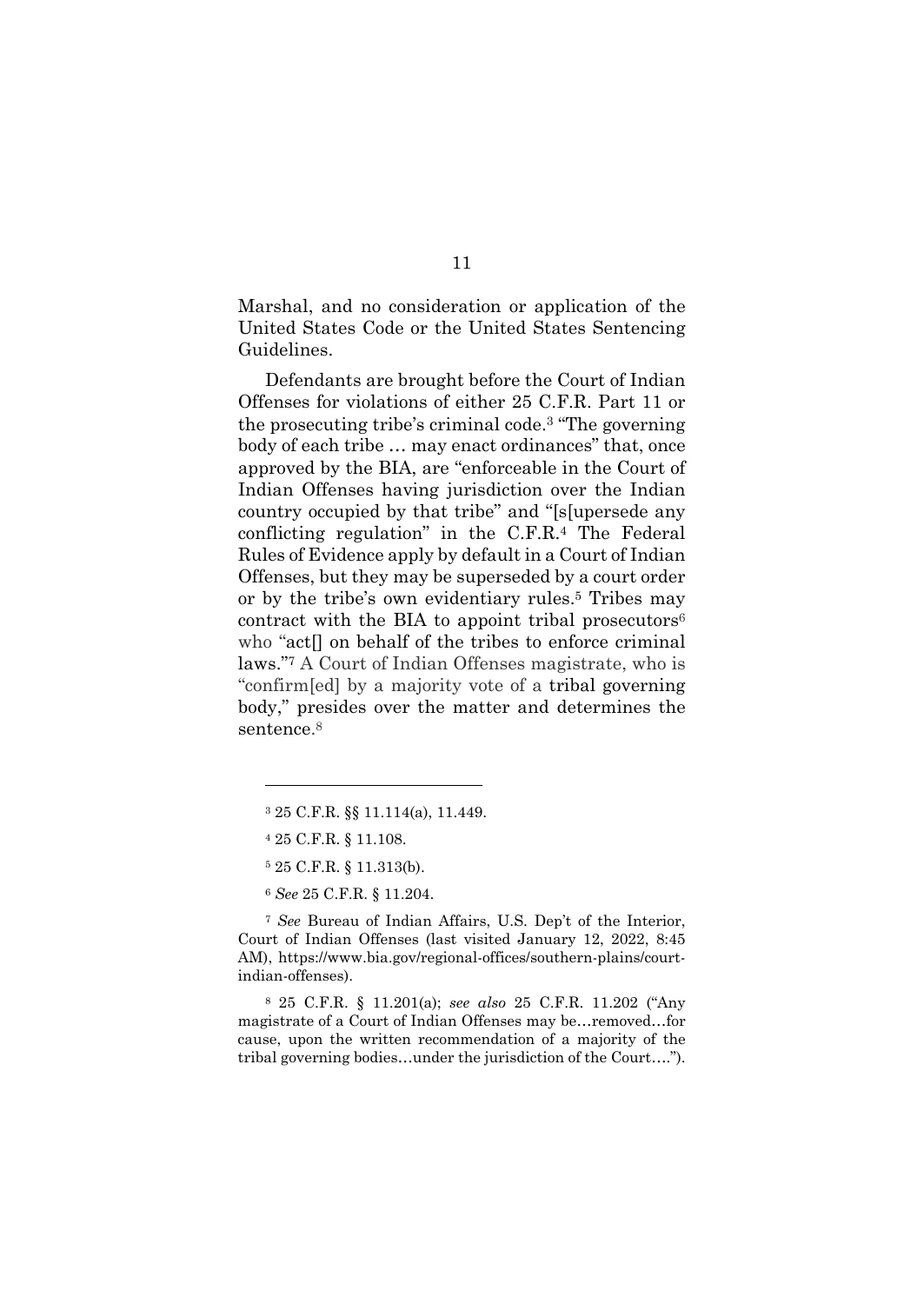These obvious differences from federal court are further underscored by the absence of some procedural and constitutional protections afforded to criminal defendants in federal court. For example, the Constitution demands that convictions in courts of the United States result from unanimous verdicts of twelve jurors.9 However, prosecutions in Courts of Indian Offenses require only "[six] out of the eight jurors [to] concur to render a verdict."10

Finally, the civil dockets of the Courts of Indian Offenses reinforce the fact that the courts differ from federal courts. Federal courts lack jurisdiction over domestic cases. *See, e.g.*, *Ankenbrandt v. Richards*, 504 U.S. 689, 703 (1992) ("[T]he domestic relations exception, as articulated by this Court since *Barber*, divests the federal courts of power to issue divorce, alimony, and child custody decrees."); *Barber v. Barber*, 62 U.S. 582, 583 (1858) ("We disclaim altogether any jurisdiction in the courts of the United States upon the subject of divorce, or for the allowance of alimony ..."). But Courts of Indian Offenses adjudicate a number of domestic issues, including "divorce, guardianship, custody, child support,

<sup>9</sup> U.S. Const. amend. VI; *Ramos v. Louisiana*, \_\_ U.S. \_\_, 140 S. Ct 1390 (2020) ("As early as 1898, the Court said that a defendant enjoys a 'constitutional right to demand that his liberty should not be taken from him except by the joint action of the court and the unanimous verdict of a jury of twelve persons.'") (quoting *Thompson v. Utah*, 170 U.S. 343, 351 (1898)).

<sup>10 25</sup> C.F.R. § 11.314(e).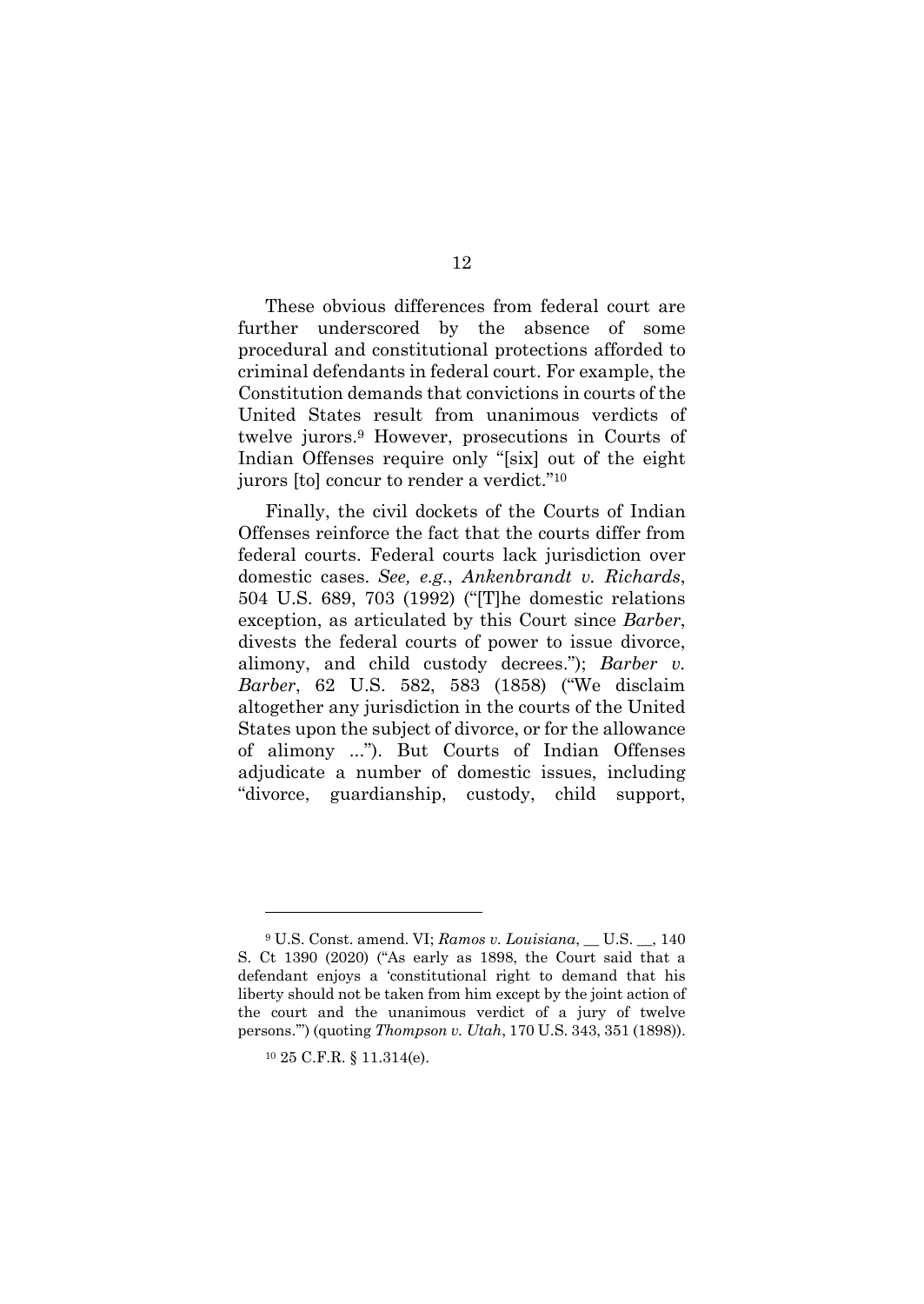determination of paternity, [and] name change" proceedings.11

Nevertheless, Petitioner claims that the federal government's oversight of Court of Indian Offense makes it a court of the United States. Pet. Br. at 23- 25. While it is true that some tribal prosecutions in Courts of Indian Offenses take place within the walls of a United States courthouse, this is not required, nor is it always the case. In fact, most Courts of Indian Offenses have separate facilities designated for each tribe.12 And regardless of the physical location in which his first prosecution occurred, the lack of federal law, process, and procedure in Courts of Indian Offenses indicate that Petitioner's prosecution was not a federal prosecution in a court of the United States.

<sup>11</sup> *See* Bureau of Indian Affairs, U.S. Dep't of the Interior, Court of Indian Offenses (last visited January 12, 2022, 8:45 AM), https://www.bia.gov/regional-offices/southern-plains/courtindian-offenses).

<sup>12</sup> For example, the West Region Court of Indian Offenses has three different locations for the tribal dockets under its umbrella: (1) the docket for the Skull Valley Band of Goshute Indians is heard at a community building in Utah; (2) the Te-Moak Tribe of Western Shoshone Indians prosecutes its criminal cases at a Court of Indian Offenses Building in Nevada; and (3) the Winnemucca Indian Colony utilizes the Humboldt County District Courthouse—a *state* courthouse. *See* Bureau of Indian Affairs, U.S. Dep't of the Interior, Court of Indian Offenses (last visited January 17, 2022, 9:26 PM), https://www.bia.gov/CFRCourts/western-region-cfr-court). Petitioner fails to explain how, under his forum-based analysis, a Court of Indian Offenses that is administered at a state courthouse could be a court of the United States.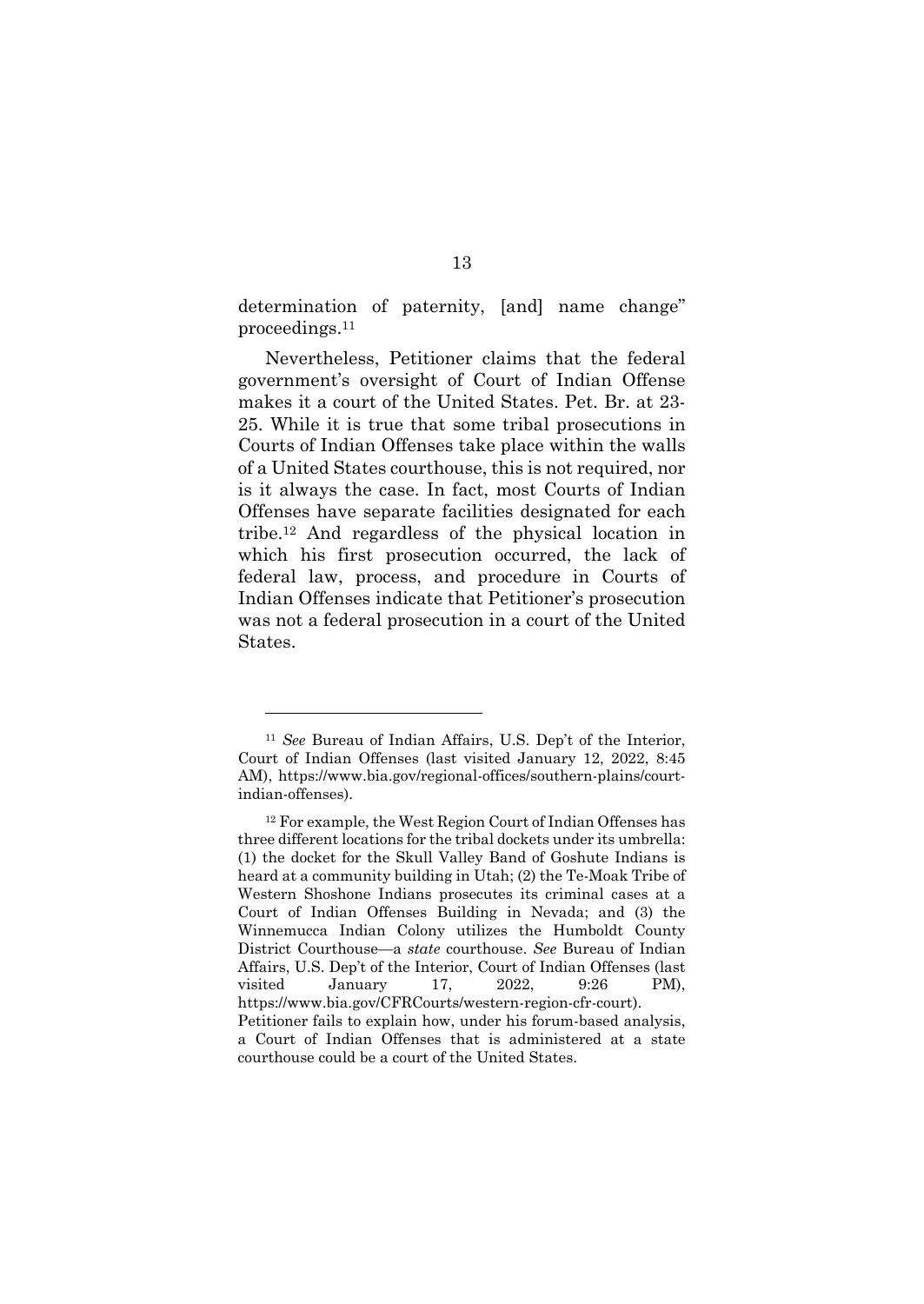### **C. Courts of Indian Offenses adjudicate local issues, including public safety.**

The focus of Courts of Indian Offenses also differs from the focus of federal courts. Courts of Indian Offenses apply tribal laws to address local issues of public safety such as traffic citations. They do not purport to enforce federal law or to address issues of broader national concern. Instead, they deal with the types of "local crimes" that are typically the domain of tribal prosecutors in tribe-administered tribal courts or city attorneys. This is consistent with the historic focus of tribes on their communities and the limited reach of their sentencing authority to misdemeanor crimes.

Petitioner's case highlights these public safety goals. Petitioner violated both a tribal ordinance and federal law when he violently assaulted a female victim in Indian Country. The Ute Mount Ute Tribe prosecuted Petitioner in a Court of Indian Offenses to further its sovereign interests in stopping domestic violence involving tribal members and punishing those responsible for any such violence. As this Court has noted, Native American women experience the highest rates of domestic violence in the United States. *See United States v. Bryant*, 579 U.S. 140, 144 (2016). In fact, more than half of Native American women report being victims of sexual violence.<sup>13</sup> Native American children also experience higher-

<sup>13</sup> *See, e.g.,* Andre B. Rosay, U.S. Dep't of Justice, Nat'l Inst. of Justice, *Violence Against American Indian and Alaska Native Women and Men* 43 (2016), https://www.ncjrs.gov/pdffiles1/nij/249736.pdf.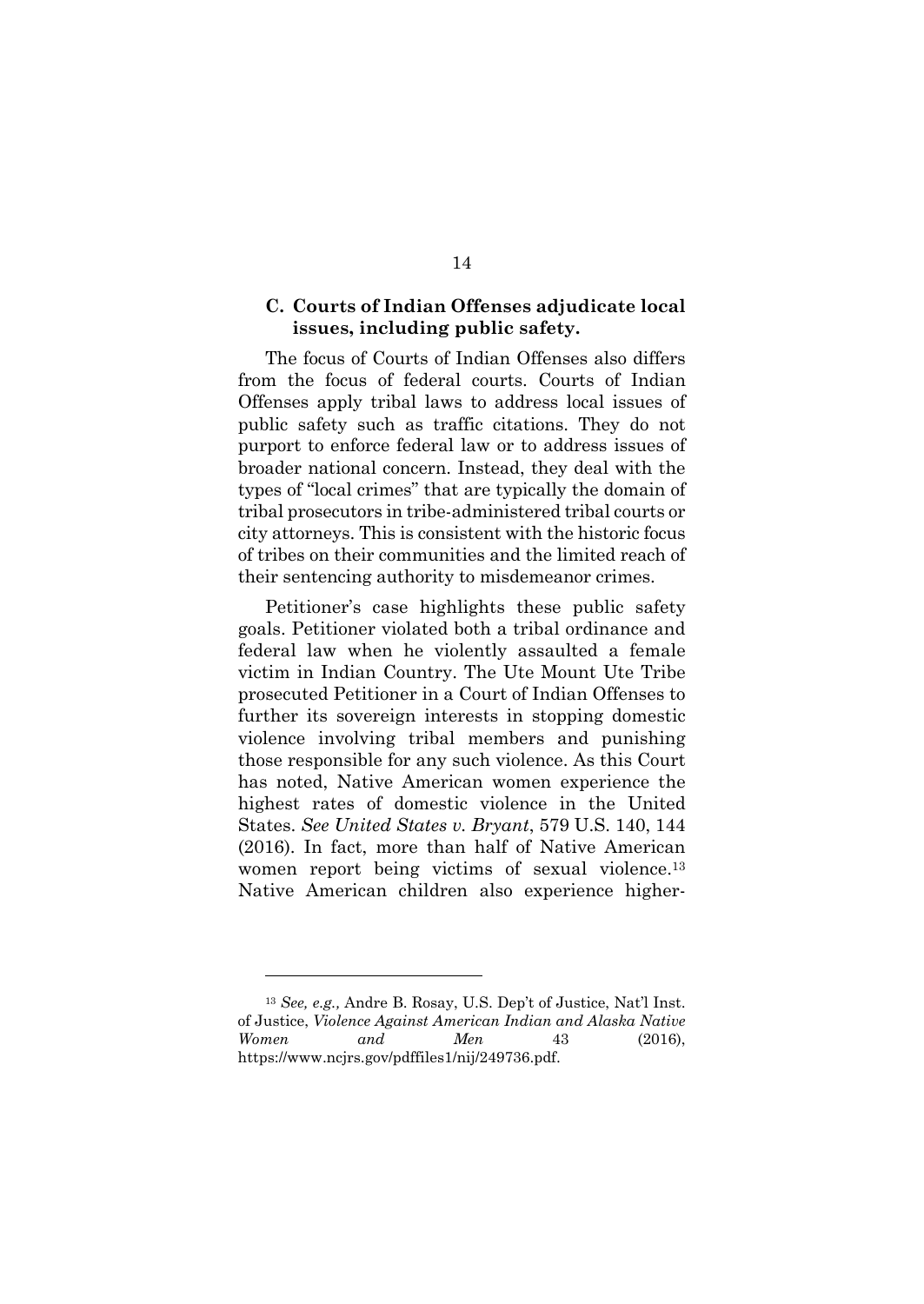than-average rates of abuse.14 While United States Attorneys' Offices are able to address a broad range of offenses in Indian country, they typically prioritize the prosecution of major crimes.15 The Courts of Indian Offenses provide those tribes without their own tribal court systems with the forum they need to protect their most vulnerable citizens. In utilizing that forum, the tribes not only exercise their inherent sovereign authority, but they also fulfill their governmental duties to promote public safety and prosecute local crimes, including domestic violence.

<sup>14</sup> U.S. Dep't Of Justice, Office of Juvenile Justice and Delinquency Prevention, Office of Justice Programs, *Att'y Gen.'s Advisory Comm. on American Indian/Alaska Native Children Exposed to Violence: Ending Violence So Children Can Thrive* 6 (2014),

https://www.justice.gov/sites/default/files/defendingchildhood/pa ges/attachments/2014/11/18/finalaianreport.pdf.

<sup>15</sup> Nowhere is this more prevalent today than in northern and eastern Oklahoma, where federal prosecutors and agents are working diligently to prosecute major crimes occurring on Indian reservations, and where the Cherokee, Chickasaw, Choctaw, and Muscogee Nations have combined to file nearly 10,000 court cases prosecuting "local crimes" since July 2020 when this court decided *McGirt v. Oklahoma,* \_\_\_ U.S. \_\_\_, 140 S. Ct. 2452 (2020). *See* "Most released due to McGirt have been charged either federally or tribally, Tulsa World analysis finds" by Curtis Killman, TULSA WORLD, January 9, 2022. https://tulsaworld.com/news/local/crime-and-courts/mostreleased-due-to-mcgirt-have-been-charged-either-federally-ortribally-tulsa-world-analysis/article\_96e94b7e-6f30-11ec-992c-9f9ace817196.html.